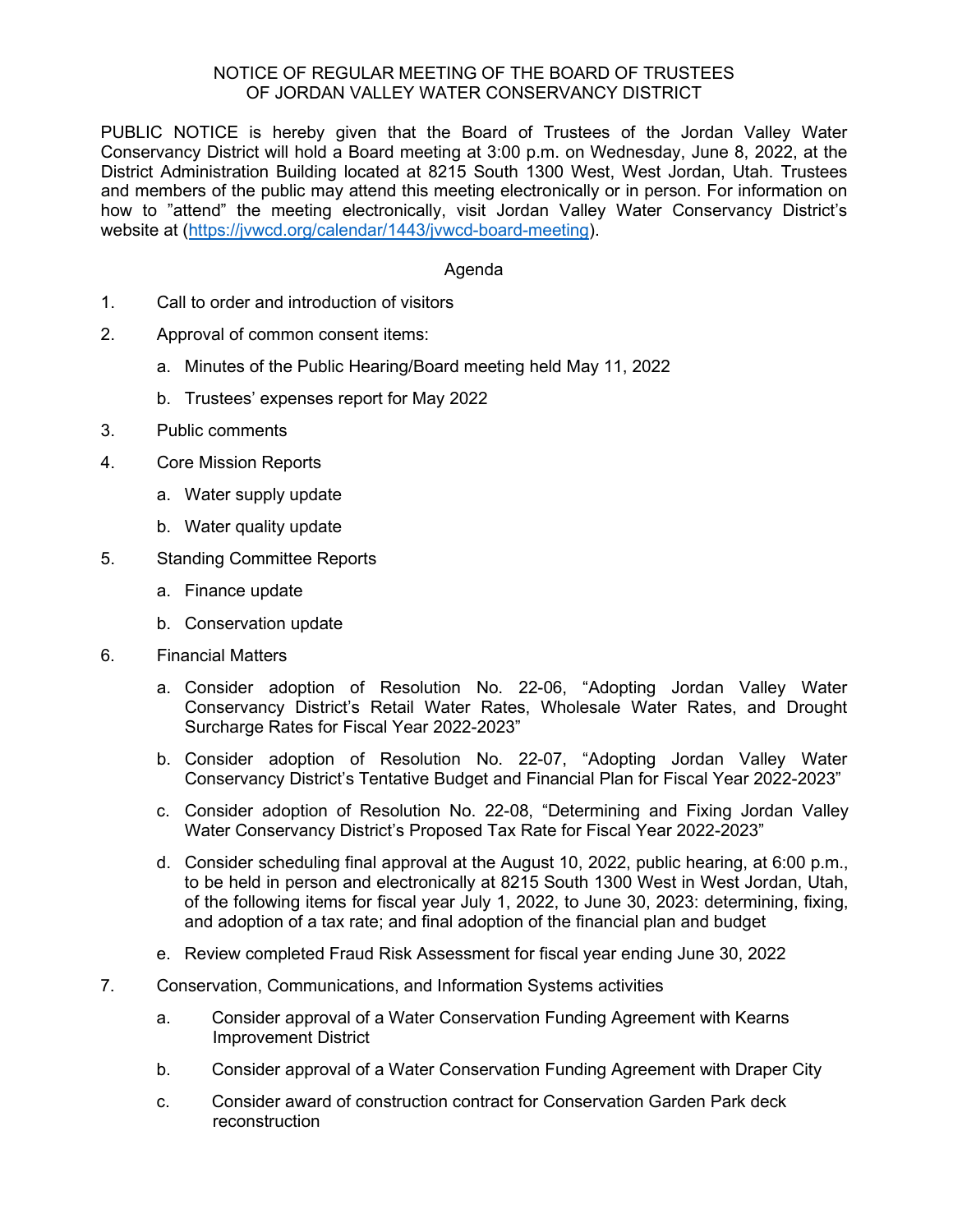# JORDAN VALLEY WATER CONSERVANCY DISTRICT

#### NOTICE OF A REGULAR BOARD MEETING OF THE BOARD OF TRUSTEES June 2022 PAGE 2

- 8. Engineering activities
	- a. Consider award of engineering contract for 11800 South Zone C Reservoir
	- b. Consider approval of Cost Sharing Agreement with Central Utah Water Conservancy District for Jordan Aqueduct/Alpine Aqueduct Blow-Off Drains
	- c. Consider award of construction contract for Jordan Aqueduct/Alpine Aqueduct Blow-Off Drains
- 9. Consider adoption of Resolution No. 22-09, "Approving an Application for a United States Bureau of Reclamation WaterSMART Drought Resiliency Project Grant"
- 10. Consider adoption of Resolution 22-10, "Amending Jordan Valley Water Conservancy District's Administrative Policy and Procedures Manual" (Rules and Regulations for Wholesale Water Service)
- 11. Operations and Maintenance activities
	- a. Consider contract renewal and approval of expenditure for janitorial services for fiscal year 2022/2023
- 12. Reporting items:
	- a. CUP/CUWCD activities report
	- b. Report on facilities rental agreements signed by the General Manager
	- c. Report on easement encroachment agreements signed by the General Manager
	- d. Report on District performance indicators for April 2022
	- e. Capital projects report for May 2022
	- f. Report on Media Coverage
- 13. Upcoming meetings:
	- a. Conservation Committee meeting, Monday, July 13, at 3:00 p.m.
	- b. Executive Committee meeting, Monday, July 13, at 3:30 p.m.
	- c. Regular Board meeting, Wednesday, July 15, at 3:00 p.m.
- 14. Closed meeting shall be held electronically and in person with Trustees
	- a. Discussion of information provided during procurement process
	- b. Discussion of potential litigation
- 15. Open meeting
- 16. Consider rescission or amendment of award of contract to supply Plate Settler Equipment at the Jordan Valley Water Treatment Plant